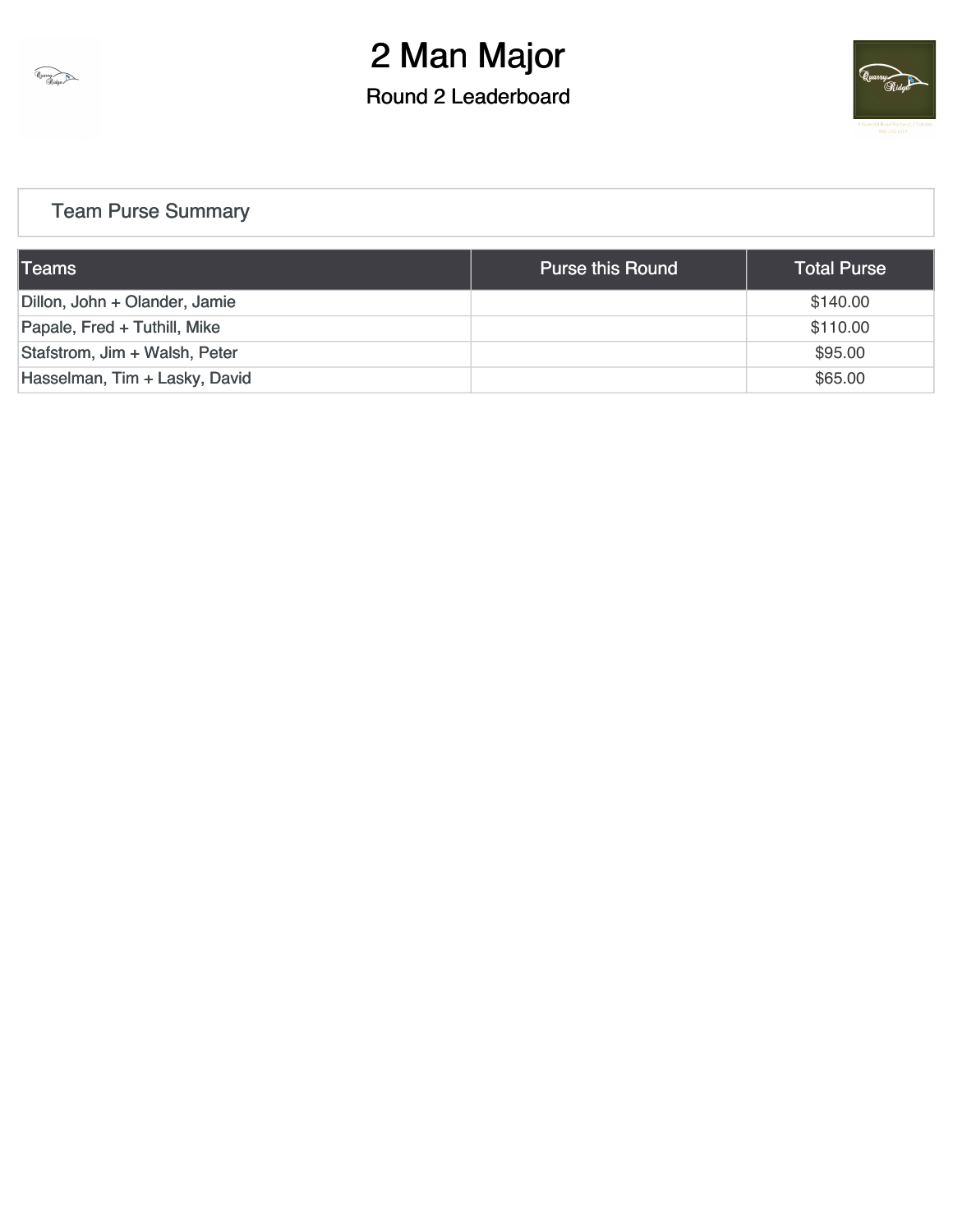

#### Round 2 Leaderboard



[Gross All Rounds: Low Net \(Best Ball\) Team \(all\) v. Field](https://static.golfgenius.com/v2tournaments/8485548231080557443?called_from=&round_index=2)

| Pos.                                  | Team                                                              | <b>Total</b><br>To Par<br><b>Gross</b> | <b>R1</b> | <b>R2</b> | <b>Total</b><br>Gross | <b>Purse</b> |
|---------------------------------------|-------------------------------------------------------------------|----------------------------------------|-----------|-----------|-----------------------|--------------|
| 1                                     | Dillon, John + Olander, Jamie<br><b>Quarry Ridge Golf Course</b>  | $-3$                                   | 70        | 71        | 141                   | \$140.00     |
| $\overline{2}$                        | Stafstrom, Jim + Walsh, Peter<br><b>Quarry Ridge Golf Course</b>  | $+3$                                   | 76        | 71        | 147                   | \$95.00      |
| $\ensuremath{\mathsf{3}}$             | Bradley, Eric + Cabrera, Alex<br><b>Quarry Ridge Golf Course</b>  | $+6$                                   | 78        | 72        | 150                   |              |
| $\qquad \qquad -$                     | Aresco, Joe + Holgerson, Greg<br><b>Quarry Ridge Golf Course</b>  | $+12$                                  | 75        | 81        | 156                   |              |
| $\overline{4}$                        | Barrett, Stephen + Piecewicz, Stephen<br>Quarry Ridge Golf Course | $+14$                                  | 80        | 78        | 158                   |              |
| $\qquad \qquad -$                     | Hasselman, Tim + Lasky, David<br><b>Quarry Ridge Golf Course</b>  | $+20$                                  | 82        | 82        | 164                   |              |
| $\hspace{0.05cm}$ – $\hspace{0.05cm}$ | Papale, Fred + Tuthill, Mike<br><b>Quarry Ridge Golf Course</b>   | $+26$                                  | 82        | 88        | 170                   |              |
|                                       | ----                                                              |                                        |           |           |                       |              |

Total Purse Allocated: \$235.00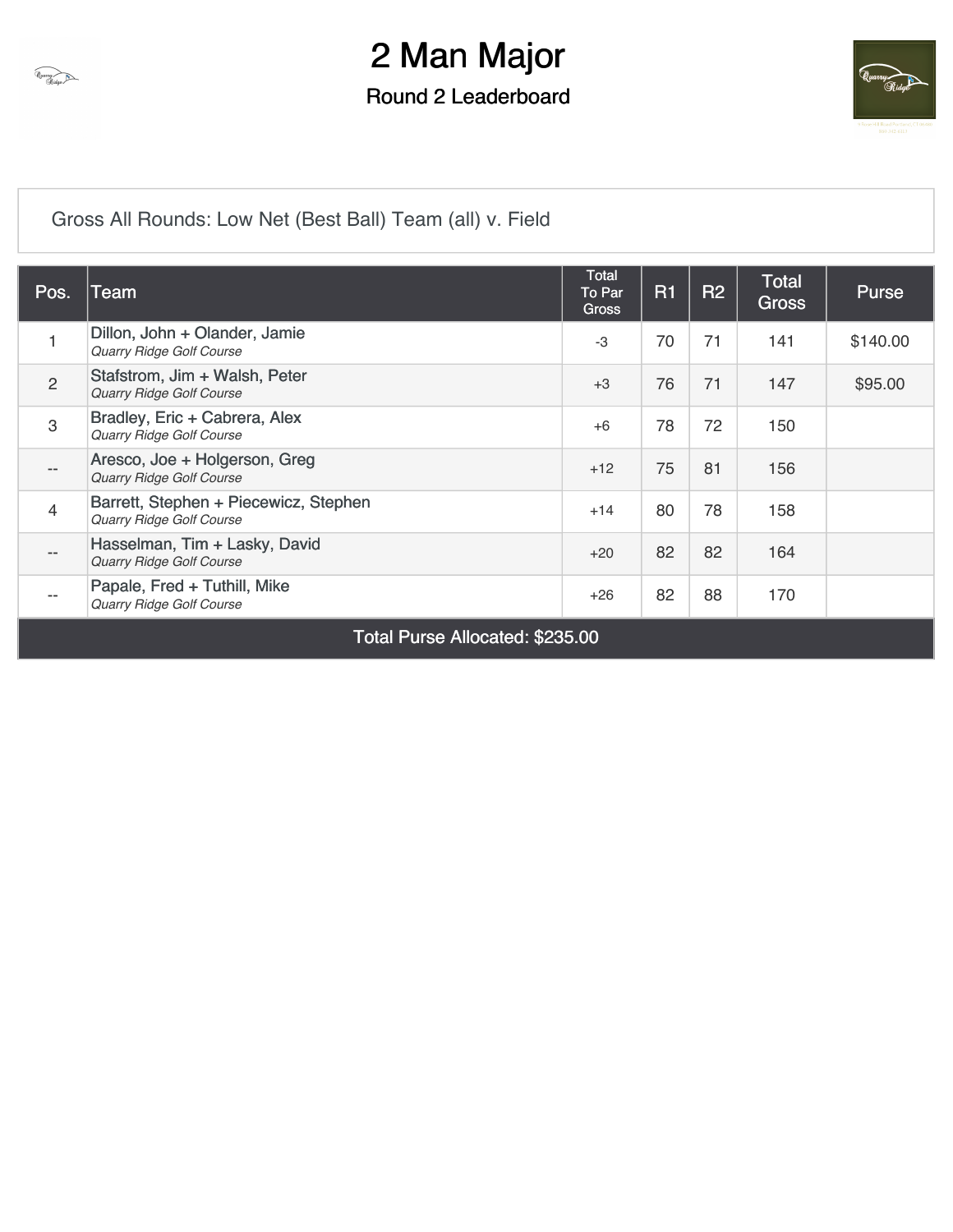

Round 2 Leaderboard



[Net All Rounds: Low Net \(Best Ball\) Team \(all\) v. Field](https://static.golfgenius.com/v2tournaments/8485548245710289796?called_from=&round_index=2)

| Pos.                     | <b>Team</b>                                                       | Total<br>To Par<br><b>Net</b> | R <sub>1</sub> | <b>R2</b> | <b>Total</b><br><b>Net</b> | <b>Purse</b> |  |  |  |  |  |  |  |
|--------------------------|-------------------------------------------------------------------|-------------------------------|----------------|-----------|----------------------------|--------------|--|--|--|--|--|--|--|
| 1                        | Papale, Fred + Tuthill, Mike<br>Quarry Ridge Golf Course          | $-20$                         | 59             | 65        | 124                        | \$110.00     |  |  |  |  |  |  |  |
| $- -$                    | Dillon, John + Olander, Jamie<br>Quarry Ridge Golf Course         | $-16$                         | 63             | 65        | 128                        |              |  |  |  |  |  |  |  |
| $\overline{2}$           | Hasselman, Tim + Lasky, David<br>Quarry Ridge Golf Course         | $-14$                         | 65             | 65        | 130                        | \$65.00      |  |  |  |  |  |  |  |
| $\overline{\phantom{m}}$ | Stafstrom, Jim + Walsh, Peter<br>Quarry Ridge Golf Course         | $-12$                         | 69             | 63        | 132                        |              |  |  |  |  |  |  |  |
| $-\,-$                   | Bradley, Eric + Cabrera, Alex<br>Quarry Ridge Golf Course         | $-10$                         | 70             | 64        | 134                        |              |  |  |  |  |  |  |  |
| 3                        | Aresco, Joe + Holgerson, Greg<br>Quarry Ridge Golf Course         | $-9$                          | 65             | 70        | 135                        |              |  |  |  |  |  |  |  |
| $\qquad \qquad -$        | Barrett, Stephen + Piecewicz, Stephen<br>Quarry Ridge Golf Course | $-8$                          | 69             | 67        | 136                        |              |  |  |  |  |  |  |  |
|                          | <b>Total Purse Allocated: \$175.00</b>                            |                               |                |           |                            |              |  |  |  |  |  |  |  |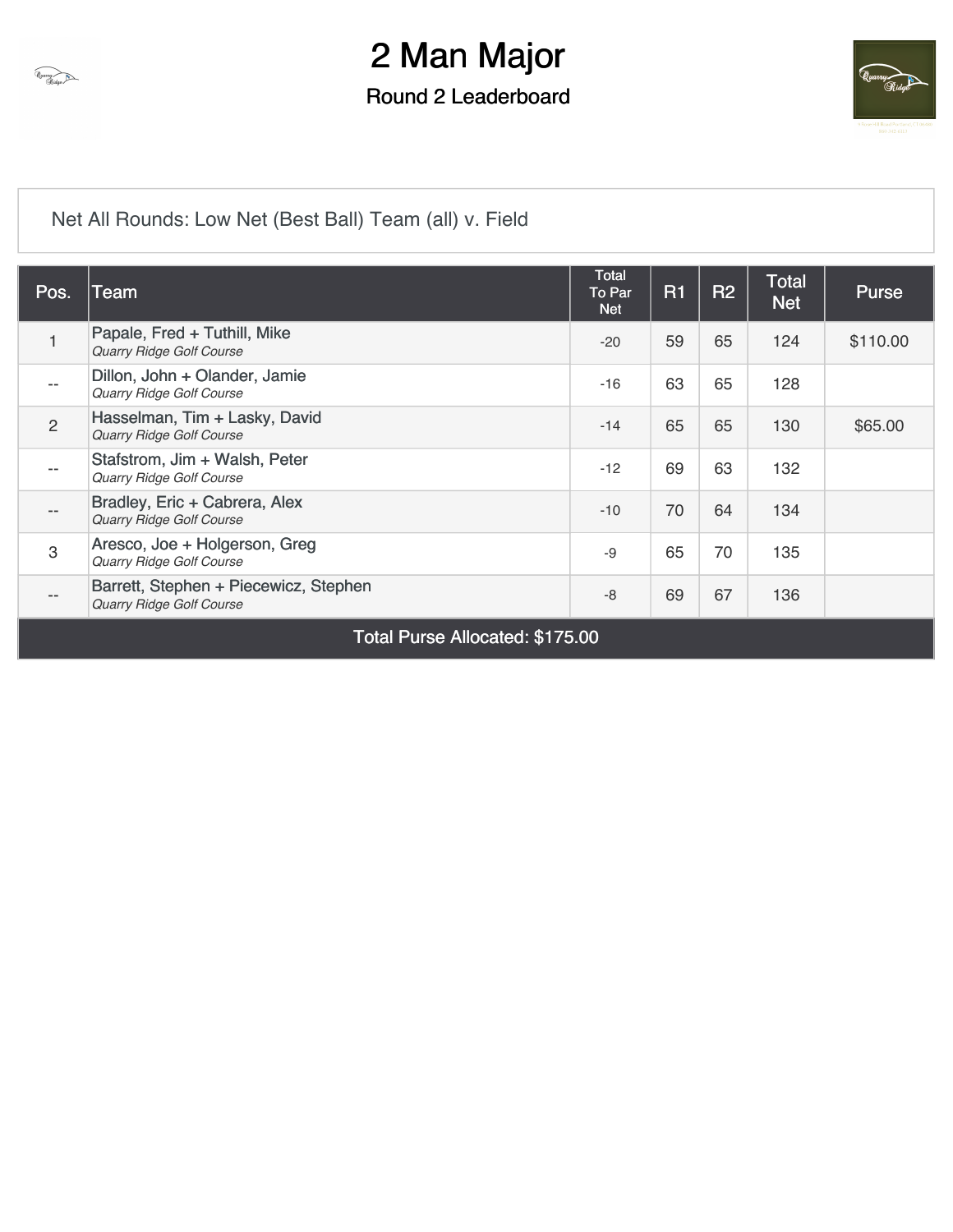

Round 2 Leaderboard



[Gross All Rounds: Low Net \(Best Ball\) Team \(all\) v. Field \(Sat, May 14\)](https://static.golfgenius.com/v2tournaments/8472333788834184044?called_from=&round_index=2)

| Pos.                                                                                                         | <b>Team</b>                                                              |                |                |                |                         |                |                |                |                         |                |                |                |                |                |                |                |                | <b>To Par</b><br><b>Gross</b> |                |                | <b>Total</b><br><b>Gross</b> |                |  |  |
|--------------------------------------------------------------------------------------------------------------|--------------------------------------------------------------------------|----------------|----------------|----------------|-------------------------|----------------|----------------|----------------|-------------------------|----------------|----------------|----------------|----------------|----------------|----------------|----------------|----------------|-------------------------------|----------------|----------------|------------------------------|----------------|--|--|
| 1                                                                                                            | Stafstrom, Jim + Walsh, Peter<br>Quarry Ridge Golf Course                |                |                |                |                         |                |                |                |                         |                |                |                |                |                |                |                |                | $-1$                          |                |                |                              | 71             |  |  |
| $\overline{2}$                                                                                               | Dillon, John + Olander, Jamie<br>Quarry Ridge Golf Course                |                |                |                |                         |                |                |                |                         |                |                |                |                |                |                |                |                | $-1$                          |                |                | 71                           |                |  |  |
| 3                                                                                                            | Bradley, Eric + Cabrera, Alex<br>Quarry Ridge Golf Course                |                |                |                |                         |                |                |                |                         |                |                |                |                |                |                |                |                | Ε                             |                |                | 72                           |                |  |  |
| 4                                                                                                            | Barrett, Stephen + Piecewicz, Stephen<br><b>Quarry Ridge Golf Course</b> |                |                |                |                         |                |                |                |                         |                |                |                |                |                |                |                | $+6$           |                               |                | 78             |                              |                |  |  |
| 5                                                                                                            | Aresco, Joe + Holgerson, Greg<br>Quarry Ridge Golf Course                |                |                |                |                         |                |                |                |                         |                |                |                |                |                |                |                | $+9$           |                               |                | 81             |                              |                |  |  |
| 6                                                                                                            | Hasselman, Tim + Lasky, David<br><b>Quarry Ridge Golf Course</b>         |                |                |                |                         |                |                |                |                         |                |                |                |                |                |                |                | $+10$          |                               |                | 82             |                              |                |  |  |
| $\overline{7}$                                                                                               | Papale, Fred + Tuthill, Mike<br>Quarry Ridge Golf Course                 |                |                |                |                         |                |                |                |                         |                |                |                |                |                |                | $+16$          |                |                               |                | 88             |                              |                |  |  |
| <b>Strokes</b>                                                                                               |                                                                          |                |                |                |                         |                |                |                |                         |                |                |                |                |                |                |                |                |                               |                |                |                              |                |  |  |
| 3<br>$\overline{2}$<br>5<br>$\overline{7}$<br>9<br>10<br>12<br>13<br>$6\,$<br>8<br>Out<br>11<br>14<br>1<br>4 |                                                                          |                |                |                |                         |                |                |                |                         |                |                | 15             | 16             | 17             | 18             | In             | <b>Total</b>   |                               |                |                |                              |                |  |  |
| Stafstrom, Jim                                                                                               |                                                                          | 5              | 3              | 5              | 5                       | 5              | 5              | $\overline{4}$ | 5                       | $\overline{4}$ | 41             | 3              | 5              | 6              | 4              | 3              | 4              | 5                             | 5              | 6              | 41                           | 82             |  |  |
| Walsh, Peter                                                                                                 |                                                                          | 4              | 3              | 5              | 5                       | $\overline{4}$ | $\overline{4}$ | 5              | 5                       | 3              | 38             | 4              | $\overline{4}$ | 4              | 3              | 3              | 4              | $\overline{4}$                | 6              | $\overline{4}$ | 36                           | 74             |  |  |
| <b>Gross Score</b>                                                                                           |                                                                          | $\overline{4}$ | 3              | 5              | 5                       | 4              | 4              | $\overline{4}$ | 5                       | 3              | 37             | 3              | 4              | $\overline{4}$ | 3              | 3              | 4              | 4                             | 5              | $\overline{4}$ | 34                           | 71             |  |  |
| To Par (gross)                                                                                               |                                                                          | 0              | 0              | $\mathbf{1}$   | $\bf{0}$                | $\mathbf 0$    | $-1$           | 0              | 1                       | 0              | 1              | $-1$           | -1             | 0              | $-1$           | $\mathbf 0$    | 0              | 1                             | $\mathbf{0}$   | 0              | $-2$                         | $-1$           |  |  |
| Dillon, John                                                                                                 |                                                                          | $\overline{4}$ | 3              | 3              | $\overline{4}$          | 4              | 3              | 4              | 5                       | $\overline{4}$ | 34             | 5              | 6              | 6              | 4              | $\overline{4}$ | 4              | $\overline{4}$                | 5              | 4              | 42                           | 76             |  |  |
| Olander, Jamie                                                                                               |                                                                          | 4              | 3              | 5              | $\overline{4}$          | 4              | 5              | $\overline{4}$ | 5                       | 3              | 37             | 4              | 5              | 5              | 4              | $\overline{4}$ | 4              | З                             | 5              | 5              | 39                           | 76             |  |  |
| <b>Gross Score</b>                                                                                           |                                                                          | $\overline{4}$ | 3              | $\mathbf{3}$   | $\overline{\mathbf{4}}$ | 4              | 3              | 4              | 5                       | 3              | 33             | 4              | 5              | 5              | 4              | 4              | 4              | 3                             | 5              | 4              | 38                           | 71             |  |  |
| To Par (gross)                                                                                               |                                                                          | 0              | 0              | $-1$           | $-1$                    | $\mathbf 0$    | $-2$           | 0              | 1                       | 0              | $-3$           | $\mathbf{0}$   | 0              | 1              | 0              | $\mathbf{1}$   | 0              | 0                             | $\mathbf{0}$   | $\mathbf 0$    | $\overline{2}$               | $-1$           |  |  |
| <b>Bradley, Eric</b>                                                                                         |                                                                          | 4              | 3              | $\overline{4}$ | 6                       | 4              | 5              | $\overline{4}$ | 4                       | 3              | 37             | 3              | 6              | 5              | 4              | 3              | 4              | 3                             | 5              | 4              | 37                           | 74             |  |  |
| Cabrera, Alex                                                                                                |                                                                          | $\overline{4}$ | 3              | $\overline{4}$ | 4                       | 4              | 6              | $\overline{4}$ | $\overline{4}$          | 3              | 36             | 4              | 6              | 5              | 5              | 3              | 4              | 5                             | 6              | 5              | 43                           | 79             |  |  |
| <b>Gross Score</b>                                                                                           |                                                                          | $\overline{4}$ | 3              | 4              | $\overline{4}$          | 4              | 5              | 4              | 4                       | 3              | 35             | 3              | 6              | 5              | 4              | 3              | 4              | 3                             | 5              | 4              | 37                           | 72             |  |  |
| To Par (gross)                                                                                               |                                                                          | 0              | 0              | 0              | -1                      | 0              | 0              | 0              | 0                       | 0              | -1             | -1             | 1              | 1              | 0              | 0              | 0              | 0                             | 0              | 0              | 1                            | 0              |  |  |
| Barrett, Stephen                                                                                             |                                                                          | $\sqrt{5}$     | $\overline{4}$ | $\overline{4}$ | 5                       | 4              | 5              | $\,6$          | 5                       | 3              | 41             | 5              | 5              | 5              | 6              | $\overline{c}$ | 6              | 3                             | $\overline{4}$ | $\overline{4}$ | 40                           | 81             |  |  |
| Piecewicz, Stephen                                                                                           |                                                                          | $\,6$          | 4              | $6\phantom{.}$ | $\overline{7}$          | 5              | $\overline{7}$ | 5              | 5                       | 3              | 48             | 5              | 5              | 5              | $\overline{4}$ | $\overline{4}$ | 6              | 3                             | $\,6\,$        | 4              | 42                           | 90             |  |  |
| <b>Gross Score</b>                                                                                           |                                                                          | 5              | 4              | 4              | 5                       | 4              | 5              | 5              | 5                       | 3              | 40             | 5              | 5              | 5              | $\overline{4}$ | 2              | 6              | 3                             | $\overline{4}$ | $\overline{4}$ | 38                           | 78             |  |  |
| To Par (gross)                                                                                               |                                                                          |                | 1.             | 0              | 0                       | $\mathbf{0}$   | 0              | 1.             | 1                       | 0              | 4              | $\mathbf{1}$   | 0              | 1              | 0              | $-1$           | $\overline{2}$ | 0                             | $-1$           | 0              | 2                            | $6\phantom{1}$ |  |  |
| Holgerson, Greg                                                                                              |                                                                          |                | $\overline{4}$ | $\overline{4}$ | $6\phantom{1}$          | $\overline{4}$ | $\overline{7}$ | 5              | 6                       | 3              | 43             | $\overline{4}$ | $\overline{7}$ | 5              | 6              | $\overline{4}$ | 5              | $\overline{4}$                | $\overline{7}$ | 5              | 47                           | 90             |  |  |
| Aresco, Joe                                                                                                  |                                                                          | 4              | 3              | 4              | 5                       | $\overline{4}$ | 5              | 4              | 6                       | 5              | 40             | 5              | 5              | 5              | 6              | 3              | 5              | 5                             | 6              | 6              | 46                           | 86             |  |  |
| <b>Gross Score</b>                                                                                           |                                                                          | 4              | 3              | $\overline{4}$ | 5                       | 4              | 5              | 4              | 6                       | 3              | 38             | 4              | 5              | 5              | 6              | 3              | 5              | 4                             | 6              | 5              | 43                           | 81             |  |  |
| To Par (gross)                                                                                               |                                                                          | 0              | 0              | 0              | 0                       | $\mathbf 0$    | $\mathbf{0}$   | 0              | $\overline{\mathbf{c}}$ | 0              | $\overline{2}$ | 0              | 0              | 1              | $\overline{c}$ | 0              | 1              | $\mathbf{1}$                  | $\mathbf{1}$   | 1              | 7                            | 9              |  |  |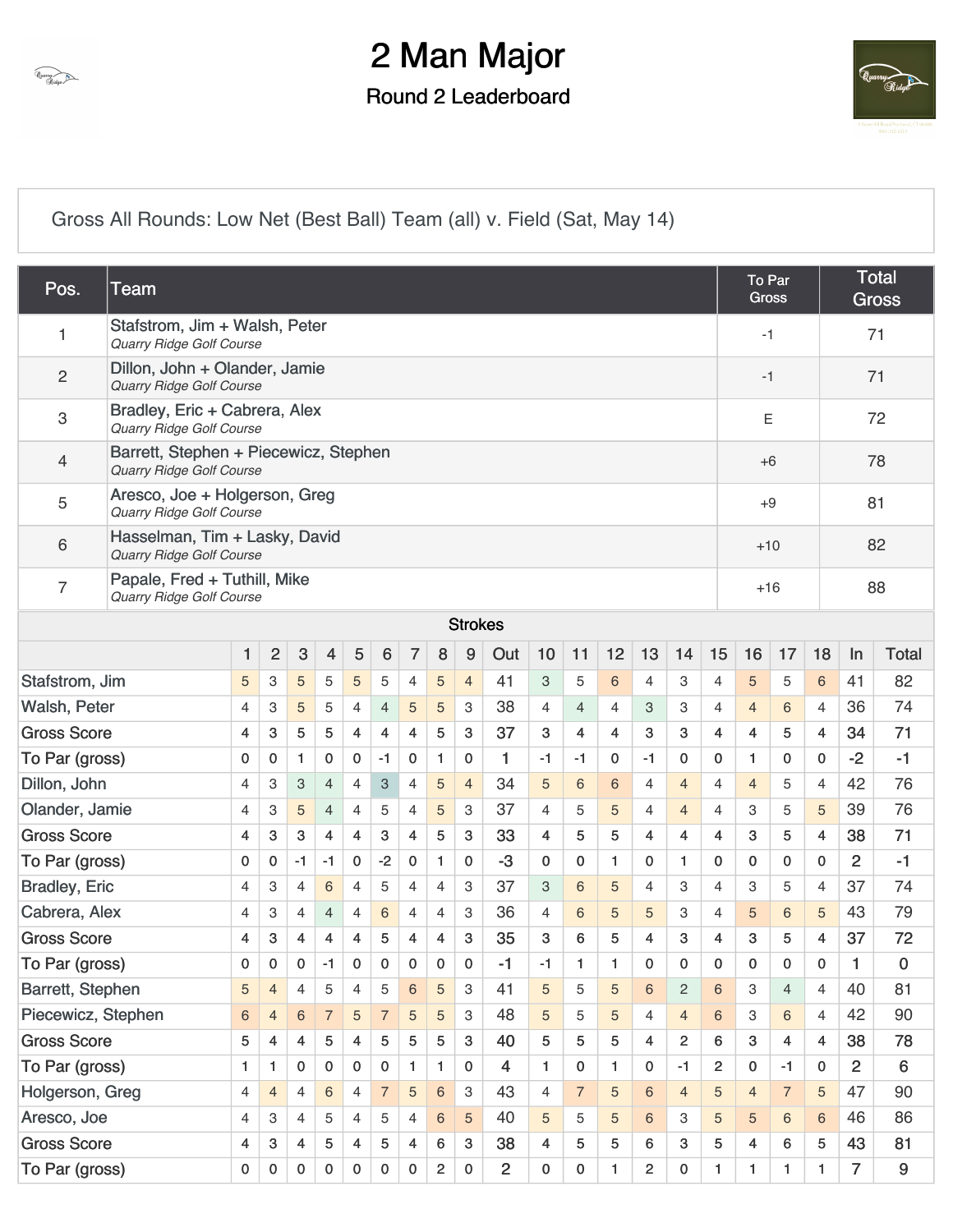

Round 2 Leaderboard



| Lasky, David         | 6           | $\overline{2}$ | 5                    | 6              | 5 | 6                        | 6 | 6              | 5              | 47    | 5              | 6            | 6              | 4            | $\overline{4}$ | 5            | 3              |                | 6              | 46 | 93 |
|----------------------|-------------|----------------|----------------------|----------------|---|--------------------------|---|----------------|----------------|-------|----------------|--------------|----------------|--------------|----------------|--------------|----------------|----------------|----------------|----|----|
| Hasselman, Tim       | 5           | 3              | 6                    | $\overline{4}$ | 5 | 6                        | 5 | 5              | 4              | 43    | 5              | 5            | 6              | 4            | 5              | 4            | $\overline{4}$ | $\overline{4}$ | 6              | 43 | 86 |
| <b>Gross Score</b>   | 5           | $\overline{2}$ | 5                    | 4              | 5 | 6                        | 5 | 5              | 4              | 41    | 5              | 5            | 6              | 4            | 4              | 4            | 3              | 4              | 6              | 41 | 82 |
| To Par (gross)       |             | $-1$           | $\blacktriangleleft$ | $-1$           |   |                          |   |                |                | 5     |                | 0            | $\overline{2}$ | $\mathbf 0$  |                | $\mathbf{0}$ | 0              | -1             | $\overline{2}$ | 5  | 10 |
| <b>Tuthill, Mike</b> | 5           | 5              | 6                    |                | 5 |                          | 5 | 6              | 3              | 49    | 6              |              | 6              | 6            | $\overline{4}$ | 4            | $\overline{4}$ | 6              | 5              | 48 | 97 |
| Papale, Fred         | 4           | 5              | 6                    | 5              | 6 | $\overline{\phantom{0}}$ | 5 | 6              | $\overline{4}$ | 48    | 6              | 5            | 6              | 4            | 5              | 4            | 3              | 5              | 6              | 44 | 92 |
| <b>Gross Score</b>   | 4           | 5              | 6                    | 5              | 5 | $\overline{7}$           | 5 | 6              | 3              | 46    | 6              | 5            | 6              | 4            | 4              | 4            | 3              | 5              | 5              | 42 | 88 |
| To Par (gross)       | $\mathbf 0$ | $\overline{2}$ | $\overline{2}$       | $\Omega$       |   | 2                        |   | $\overline{2}$ | $\mathbf{0}$   | 10    | $\overline{2}$ | $\mathbf{0}$ | $\overline{2}$ | $\mathbf{0}$ |                | $\mathbf 0$  | 0              | 0              |                | 6  | 16 |
|                      |             |                |                      | _____          |   |                          |   |                |                | - - - |                |              |                |              |                |              |                |                |                |    |    |

Starting Hole Start Hole Eagle or Better Eagle Birdie Par Bogey

Double Bogey or Worse Dbl. Bogey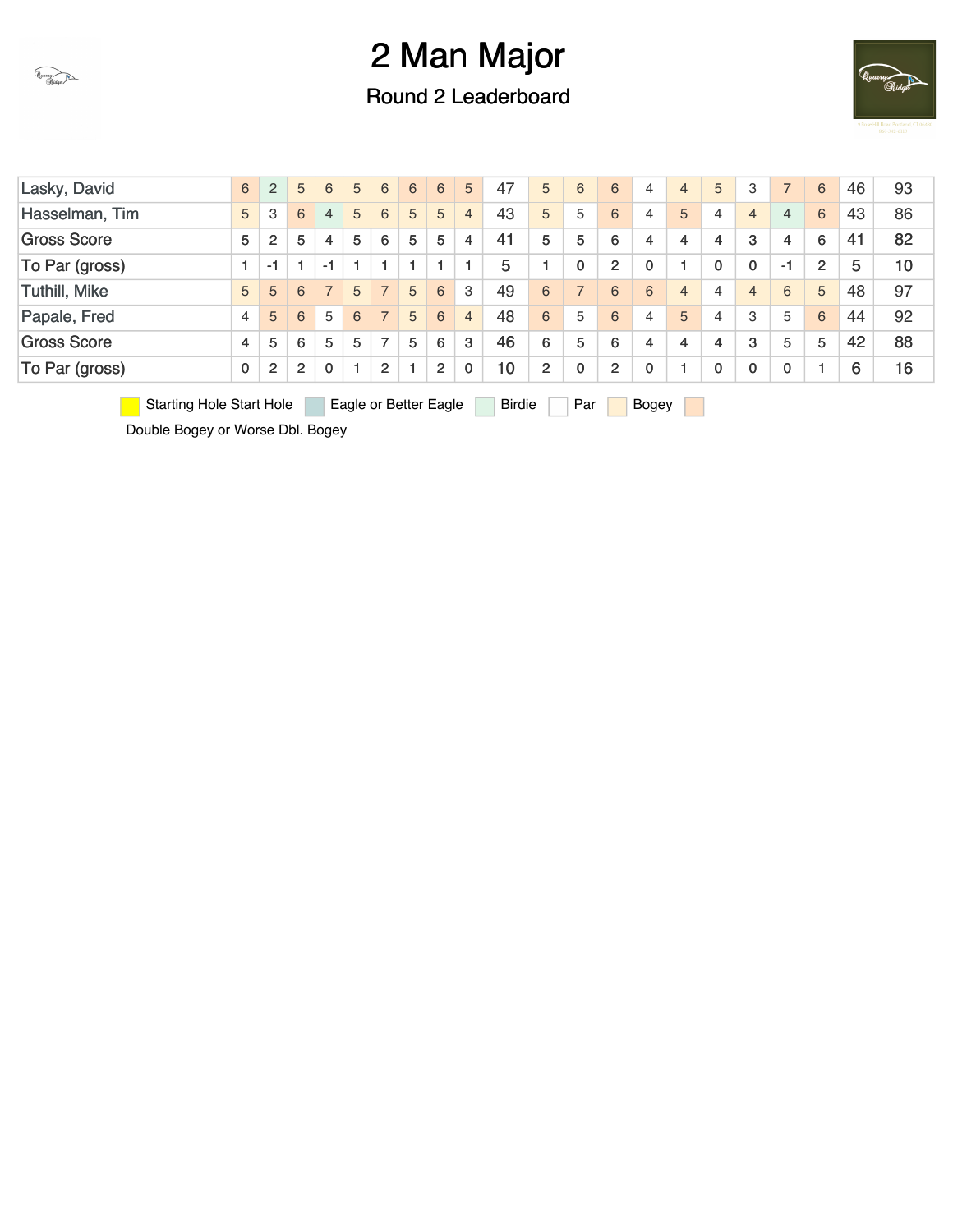

### Round 2 Leaderboard



[Net All Rounds: Low Net \(Best Ball\) Team \(all\) v. Field \(Sat, May 14\)](https://static.golfgenius.com/v2tournaments/8472333806920022895?called_from=&round_index=2)

| Pos.                | <b>Team</b>                                                              |               |                |                 |                |                |                           |                |                |                           |      |                |                |                 |                |                |                |                |                | To Par<br><b>Net</b> |      | <b>Total</b><br><b>Net</b> |            |  |
|---------------------|--------------------------------------------------------------------------|---------------|----------------|-----------------|----------------|----------------|---------------------------|----------------|----------------|---------------------------|------|----------------|----------------|-----------------|----------------|----------------|----------------|----------------|----------------|----------------------|------|----------------------------|------------|--|
| 1                   | Stafstrom, Jim + Walsh, Peter<br>Quarry Ridge Golf Course                |               |                |                 |                |                |                           |                |                |                           |      |                |                |                 |                |                |                |                |                | $-9$                 |      | 63                         |            |  |
| $\overline{c}$      | Bradley, Eric + Cabrera, Alex<br>Quarry Ridge Golf Course                |               |                |                 |                |                |                           |                |                |                           |      |                |                |                 |                |                |                |                |                | -8                   |      | 64                         |            |  |
| 3                   | Papale, Fred + Tuthill, Mike<br>Quarry Ridge Golf Course                 |               |                |                 |                |                |                           |                |                |                           |      |                |                |                 |                |                |                |                |                | $-7$                 |      | 65                         |            |  |
| 4                   | Hasselman, Tim + Lasky, David<br><b>Quarry Ridge Golf Course</b>         |               |                |                 |                |                |                           |                |                |                           |      |                |                |                 |                |                |                |                |                | $-7$                 |      | 65                         |            |  |
| 5                   | Dillon, John + Olander, Jamie<br>Quarry Ridge Golf Course                |               |                |                 |                |                |                           |                |                |                           |      |                |                |                 |                |                |                |                |                | $-7$                 | 65   |                            |            |  |
| 6                   | Barrett, Stephen + Piecewicz, Stephen<br><b>Quarry Ridge Golf Course</b> |               |                |                 |                |                |                           |                |                |                           |      |                |                |                 |                |                |                | $-5$           | 67             |                      |      |                            |            |  |
| $\overline{7}$      | Aresco, Joe + Holgerson, Greg<br><b>Quarry Ridge Golf Course</b>         |               |                |                 |                |                |                           |                |                |                           |      |                |                |                 |                |                | $-2$           |                | 70             |                      |      |                            |            |  |
| <b>Strokes</b>      |                                                                          |               |                |                 |                |                |                           |                |                |                           |      |                |                |                 |                |                |                |                |                |                      |      |                            |            |  |
|                     |                                                                          | 1             | $\overline{2}$ | 3               | 4              | 5              | 6                         | 7              | $\bf 8$        | 9                         | Out  | 10             | 11             | 12              | 13             | 14             | 15             | 16             | 17             | 18                   | In   | <b>Total</b>               | <b>Net</b> |  |
| Stafstrom, Jim (11) |                                                                          | $5^{\degree}$ | 3              | $5^{\circ}$     | 5              | 5              | 5                         | $4^{\degree}$  | 5              | $4^{\degree}$             | 41   | 3              | 5              | $\overline{7}$  | 4              | 3              | $\overline{4}$ | 5              | 5              | 6                    | 42   | 83                         | 72         |  |
| Walsh, Peter (4)    |                                                                          | 4             | 3              | 5               | 5              | $\overline{4}$ | $\overline{4}$            | $5^{\degree}$  | $5^{\degree}$  | $\ensuremath{\mathsf{3}}$ | 38   | $\overline{4}$ | $\overline{4}$ | 4               | 3              | 3              | 4              | $\overline{4}$ | 6              | $\overline{4}$       | 36   | 74                         | 70         |  |
| <b>Net Score</b>    |                                                                          | 4             | 3              | 4               | 5              | 4              | $\overline{4}$            | 3              | 4              | 3                         | 34   | 3              | 4              | 3               | 3              | $\overline{2}$ | 3              | $\overline{4}$ | 4              | 3                    | 29   | 63                         |            |  |
| To Par (net)        |                                                                          | 0             | 0              | 0               | 0              | 0              | $-1$                      | $-1$           | 0              | 0                         | $-2$ | $-1$           | $-1$           | -1              | $-1$           | -1             | -1             | 1              | -1             | $-1$                 | $-7$ | -9                         |            |  |
| Bradley, Eric (6)   |                                                                          | 4             | 3              | $\overline{4}$  | 6              | $\overline{4}$ | 5                         | $4^{\degree}$  | $4^{\degree}$  | 3                         | 37   | 3              | 6              | 5               | $\overline{4}$ | 3              | 4              | 3              | 5              | $\overline{4}$       | 37   | 74                         | 68         |  |
| Cabrera, Alex (8)   |                                                                          | 4             | 3              | $\overline{4}$  | $\overline{4}$ | $\overline{4}$ | $\,$ 6 $\,$               | $\overline{4}$ | 4              | $3^{\circ}$               | 36   | $\overline{4}$ | 6              | 5               | 5              | 3              | $\overline{4}$ | 5              | 6              | 5                    | 43   | 79                         | 71         |  |
| <b>Net Score</b>    |                                                                          | 4             | 3              | 3               | 4              | 4              | 5                         | 3              | 3              | $\overline{c}$            | 31   | 3              | 5              | 4               | 4              | 3              | 4              | 3              | 4              | 3                    | 33   | 64                         |            |  |
| To Par (net)        |                                                                          | 0             | 0              | $-1$            | $-1$           | 0              | 0                         | -1             | -1             | $-1$                      | $-5$ | $-1$           | 0              | 0               | 0              | 0              | 0              | 0              | -1             | $-1$                 | $-3$ | $-8$                       |            |  |
| Tuthill, Mike (23)  |                                                                          | $5^{\degree}$ | $5^{\degree}$  | $7^{\degree}$   | $\overline{7}$ | 5              | 8 <sup>°</sup>            | $5^{\circ}$    | $6$ °          | $3^{\circ}$               | 51   | 7 <sup>°</sup> | 8              | 8               | $\overline{7}$ | 4              | $\overline{4}$ | $\overline{4}$ | 6              | $5^{\bullet\bullet}$ | 53   | 104                        | 81         |  |
| Papale, Fred (23)   |                                                                          | 4             | 5              | 6               | 5              | 6              | $\overline{7}$            | $5^{\circ}$    | $7^{\bullet}$  | $4^{\degree}$             | 49   | 6              | 5              | $6$ <sup></sup> | 4              | 5              | 4              | 3              | $5^{\degree}$  | $6^{\bullet\bullet}$ | 44   | 93                         | 70         |  |
| <b>Net Score</b>    |                                                                          | 3             | 4              | 5               | 4              | 4              | 6                         | 3              | 4              | $\overline{2}$            | 35   | 5              | 4              | 4               | 3              | 3              | 3              | $\overline{2}$ | 3              | 3                    | 30   | 65                         |            |  |
| To Par (net)        |                                                                          | -1            | 1              | 1               | $-1$           | 0              | 1                         | $-1$           | 0              | $-1$                      | -1   | 1              | $-1$           | 0               | $-1$           | 0              | $-1$           | $-1$           | $-2$           | $-1$                 | -6   | -7                         |            |  |
| Lasky, David (17)   |                                                                          | $6^{\degree}$ | $2^{\bullet}$  | $\sqrt{5}$      | 6              | 5              | $\,6$                     | 6              | $6\phantom{a}$ | 6 <sup>°</sup>            | 48   | 5              | 6              | 6               | $\overline{4}$ | 4              | 5              | 3              | $\overline{7}$ | $\overline{7}$       | 47   | 95                         | 78         |  |
| Hasselman, Tim (18) |                                                                          | $5^{\degree}$ | 3              | $6\phantom{1}6$ | $\overline{4}$ | 5              | 6 <sup>°</sup>            | 5              | $5^{\degree}$  | $4^{\degree}$             | 43   | 5              | 5              |                 | $\overline{4}$ | 5              | $\overline{4}$ | 4              | $\overline{4}$ | $\overline{7}$       | 45   | 88                         | 70         |  |
| <b>Net Score</b>    |                                                                          | 4             | 1              | 4               | 3              | 4              | 5                         | 4              | 4              | 3                         | 32   | 4              | 4              | 5               | 3              | 3              | 3              | $\overline{2}$ | 3              | 6                    | 33   | 65                         |            |  |
| To Par (net)        |                                                                          | 0             | $-2$           | $\mathbf{0}$    | $-2$           | 0              | 0                         | 0              | 0              | 0                         | $-4$ | 0              | -1             | 1.              | -1             | 0              | $-1$           | $-1$           | $-2$           | $\overline{2}$       | $-3$ | $-7$                       |            |  |
| Dillon, John (8)    |                                                                          | 4             | 3              | $\mathbf{3}$    | $\overline{4}$ | 4              | $\ensuremath{\mathsf{3}}$ | $4^{\degree}$  | $\sqrt{5}$     | $4^{\degree}$             | 34   | 5              | 6              | $\,6\,$         | $\overline{4}$ | $\overline{4}$ | 4              | $\overline{4}$ | 5              | $\overline{4}$       | 42   | 76                         | 68         |  |
| Olander, Jamie (4)  |                                                                          | 4             | 3              | 5               | $\overline{4}$ | 4              | 5                         | $4^{\circ}$    | $5^{\degree}$  | 3                         | 37   | $\overline{4}$ | 5              | 5               | $\overline{4}$ | $\overline{4}$ | 4              | 3              | 5              | 5                    | 39   | 76                         | 72         |  |
| <b>Net Score</b>    | 4                                                                        | 3             | $\overline{2}$ | 4               | 4              | 3              | 3                         | $\overline{4}$ | 3              | 30                        | 4    | 5              | 4              | 4               | 4              | 4              | 3              | 4              | 3              | 35                   | 65   |                            |            |  |
| To Par (net)        |                                                                          | 0             | 0              | $-2$            | -1             | 0              | $-2$                      | -1             | 0              | 0                         | $-6$ | 0              | $\mathbf 0$    | 0               | 0              | $\mathbf{1}$   | $\mathbf 0$    | $\mathbf 0$    | $-1$           | $-1$                 | $-1$ | $-7$                       |            |  |